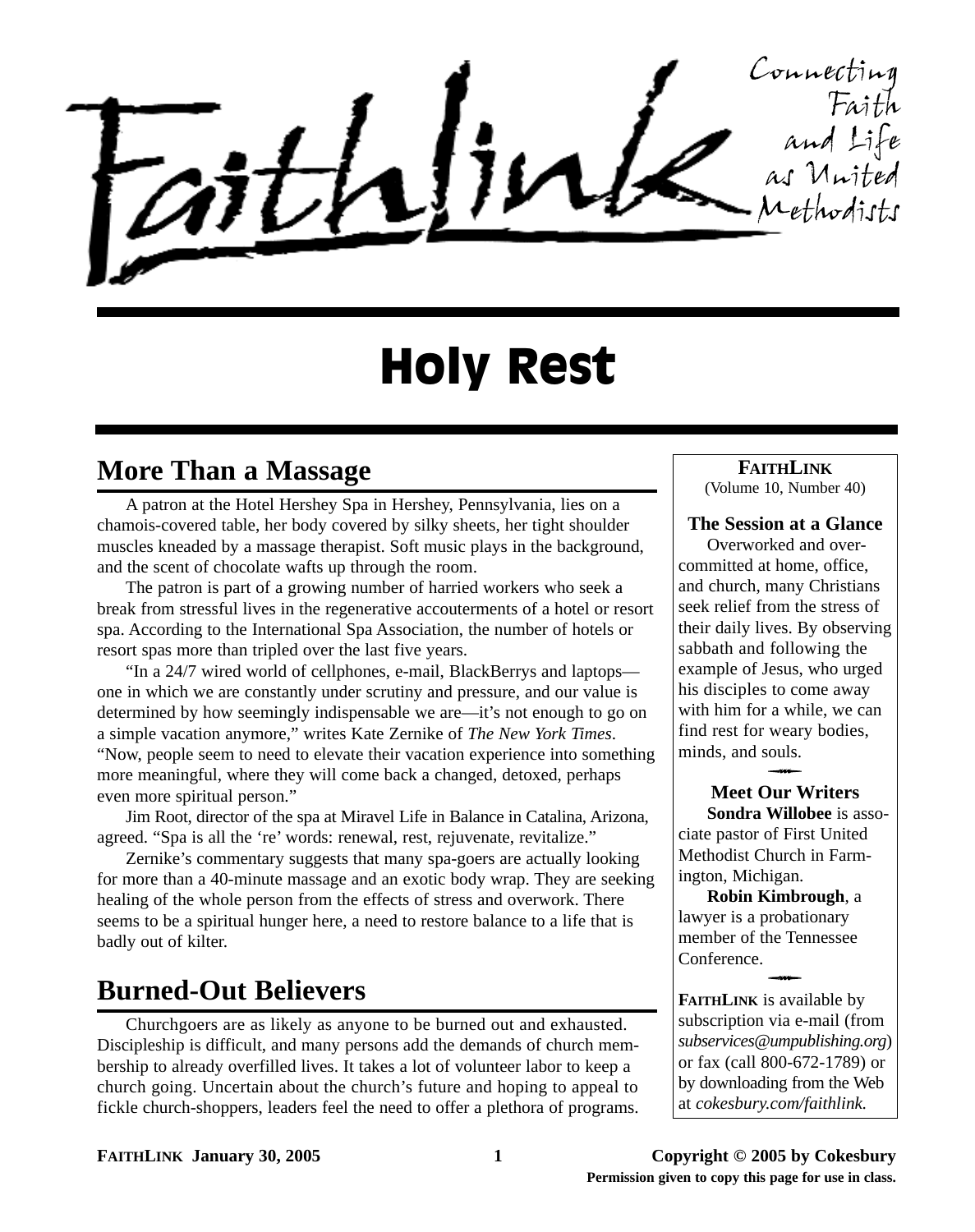"The church has been invaded by a consumer mentality that reflects society's view that bigger is often better," said Rev. Marjorie Thompson, director of the Pathways Center for Christian Spirituality in Nashville, Tennessee. "I wonder when church growth will be understood in terms of depth, not just numbers."

Pastors worry as much as corporate CEOs about keeping the attendance, membership, and giving numbers up as a measure of their success in ministry. "Ministers are particularly liable to do this because much of our work is of an unseen, intangible, invisible kind and we cannot point to specific results," said psychiatrist Wayne Oates in his book *Confessions of a Workaholic*. "Some of the most important things we do are things about which we cannot tell anyone. . . . Consequently, we are likely to spend considerable time discussing how busy we are [and] how much we have to do."

Sunday, the traditional day of rest in the Christian community, is often the busiest day of the week for pastors and church leaders. In turn they spend their weekdays responding to the myriad demands of administration, worship planning, and pastoral care. Working through fatigue, propped up by sugar and caffeine, good Christians rush from prayer breakfast to Bible study to committee meeting to hospital to soup kitchen and back to church for another meeting, returning home at night to fall in bed exhausted.

Preacher and professor Barbara Brown Taylor noticed the same dynamics at work in the lives of her students at Piedmont College. "Like other Americans, 95 percent of these students say they believe in God, but this belief offers them no relief from their exhaustion," she wrote in *The Christian Century*. "Most will tell you that God expects the same things from them that everyone else does: high marks, full attention, top performance, and complete devotion. . . . Some days, when I see their eyes like burned-out coals in their puffy faces, I want to cancel class and make them all go back to bed."

Does God really want us to work ourselves to exhaustion? Does our worth really come from what we do? How can our faith help us as we seek relief from our stressful lives?

# **Come Away for a While**

The church has two great traditions to relieve our stress and restore our balance: the example of Jesus and the observance of the sabbath. All four Gospels report that throughout his ministry, whenever the crowds pressed upon Jesus, he drew apart for prayer and solitude. Early

#### **Core Bible Passages**

"Self-care begins with a sense of focus: [for example] knowing who we are . . . whose we are . . . and having a clear sense of direction." This counsel from a church health resource by the Evangelical Free Church of America suggests the best way to take care of ourselves is to remember what God has called us, specifically, to do.

Jesus demonstrated this focus in his first sermon at Capernaum in Luke. Quoting the prophet Isaiah, Jesus declared he was sent to the poor, imprisoned, blind, and oppressed (**Luke 4:16-21**). Later in his ministry, he clarified his role again and again, asserting that he came to preach the Kingdom widely and to call not the righteous but sinners to repentance (**Luke 4:43; 5:32**). Even as a young person, Jesus had a strong sense of who he was and what he was called to do. Left behind in Jerusalem, he told his worried parents, "Did you not know that I must be in my Father's house?" (**Luke 2:49**).

In the Gospel of John, Jesus defined himself with a series of "I am" statements such as "I am the good shepherd" or "I am the light of the world" (**John 6:35; 8:12; 10:11; 11:25; 14:6; 15:1**). Being clear about our focus allows us to say no to pressures and expectations that are not part of God's mission for us.

**FAITHLINK: Connecting Faith and Life as United Methodists** is a weekly, topical study and an official resource for The United Methodist Church approved by the General Board of Discipleship and published weekly by Cokesbury, The United Methodist Publishing House; 201 Eighth Avenue, South; P.O. Box 801; Nashville, Tennessee 37202-0801. Scripture quotations in this publication, unless otherwise indicated, are from the New Revised Standard Version of the Bible, copyrighted © 1989 by the Division of Christian Education of the National Council of the Churches of Christ in the United States of America, and are used by permission. All rights reserved. **Permission is granted to photocopy pages 1-4 of this resource for use in FAITHLINK study groups.**

Fax **comments** to FAITHLINK, 615-749-6512, or send e-mail to Andrew Schleicher, Editor, aschleicher@umpublishing.org. For **fax problems**, fax FREE to 800-445-8189. For **e-mail problems**, send e-mail to Cokes\_Serv@umpublishing.org. To **order**, call 800-672- 1789, or visit our Web site at www.cokesbury.com/faithlink.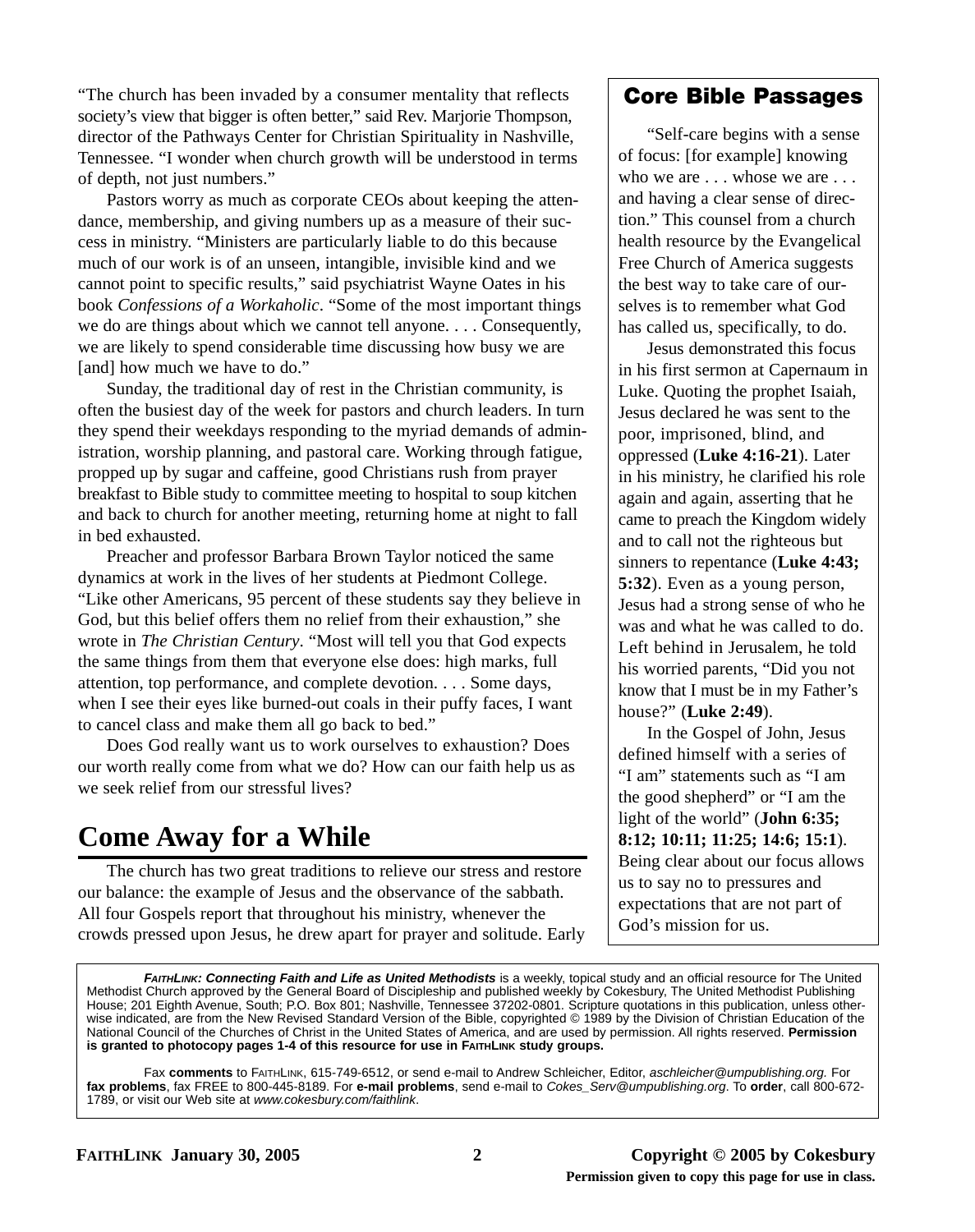in the Gospel of Mark, after a tremendous bout of activity calling his disciples, preaching, teaching, exorcising, and healing, Jesus got up in the morning "while it was still very dark" and went to a deserted place to pray (**Mark 1:35**). After the feeding of the five thousand, Jesus "dismissed the crowds [and] went up the mountain by himself to pray. When evening came, he was there alone" (**Matthew 14:23**). The writer of the Gospel of Luke records that the more word about Jesus spread and the larger the multitudes gathered to hear him were, the more he would "withdraw to deserted places and pray" (**Luke 5:15-16**). The Gospel of John tells of Jesus' final week of life where, after entering Jerusalem in triumph and telling his disciples about his death, Jesus "departed and hid from them" (**John 12:36**).

"Jesus did not wait until everyone had been properly cared for, until all who sought him were healed," writes Wayne Muller in his book *Sabbath: Finding Rest, Renewal, and Delight in Our Busy Lives*. "He did not ask permission to go, nor did he leave anyone behind 'on call,' or even let his disciples know where he was going. . . . He would simply stop, retire to a quiet place, and pray."

Jesus called his disciples to emulate his rhythm of work and rest, activity and prayer. "Come away to a deserted place all by yourselves and rest for a while," Jesus told them (**Mark 6:31**).

Stopping to rest and pray allows us to restore our reserves, to maintain what author Richard Swenson calls "margin" in our lives. Swenson, who has written several books on Christian overload, urges church leaders to pay attention to their need for a buffer emotionally, physically, financially, and in use of time. "Margin," Swenson says, "is the amount allowed beyond that which is needed . . . the gap between rest and exhaustion." Many people do not stop their frenetic activity until an illness forces them to. It is much better for us to rest before we become ill.

When asked what the greatest responsibility of the believer is, Jesus replied with what we know as the Great Commandment: "You shall love the Lord your God with all your heart, and with all your soul, and with all your mind, and with all your strength. . . . [and] your neighbor as yourself" (**Mark 12:30-31**). His summary of the Torah speaks of three loves: God, neighbor, and self. For Jesus, well-being would issue from this three-fold relationship that integrated all parts of the person—body, mind, and spirit.

# **Remember the Sabbath**

In modeling for his disciples a rhythm of work and rest, Jesus was taking seriously the Jewish tradition of the sabbath. "Remember the sabbath day, and keep it holy," the fourth commandment said. In the Hebrew Scriptures, the sabbath was linked to Creation and to Exodus. Because God rested, we should rest. Because we know what it was like to be slaves in Egypt, we should not oppress ourselves or others with relentless work (**Exodus 20:8-11; Deuteronomy 5:12-15**).

Jesus' observance of the sabbath was not legalistic, however. Despite the objections of his critics, he healed a woman on the sabbath and instructed his hungry disciples to pluck grain, proclaiming, "The sabbath was made for humankind, and not humankind for the sabbath" (**Mark 2:27**).

#### **Stress Analysis**

How stressed are you? According to a Roman Catholic youth resource, analyzing how stress affects us is a first step to reducing it. Scan your body. Does your neck hurt? Are your shoulders tight? Is your back stiff? Is your stomach in knots?

Recurring tension in the same place can be an indicator of stress. Other warning signs of stress include sleep disturbance, changes in appetite, poor concentration, chronic fatigue, irritability, or frequent illness.

You can review recent events and ongoing circumstances to gauge your level of stress. Have you recently experienced an illness or injury? job change? death of a loved one? major project at work? conflict with a family member or co-worker? Stress can come from positive as well as negative circumstances. Have you fallen in love? received accolades or a promotion? given birth to or adopted a child?

Both internal and external forces may generate stress. Do you carry high expectations of yourself? Have you internalized stressful messages from parents or other family members? Do you frequently belittle yourself? Keeping a daily stress journal for a week will help you note what happens in your life and how you respond to it. Detailed notes can also show you the connection between stress and eating.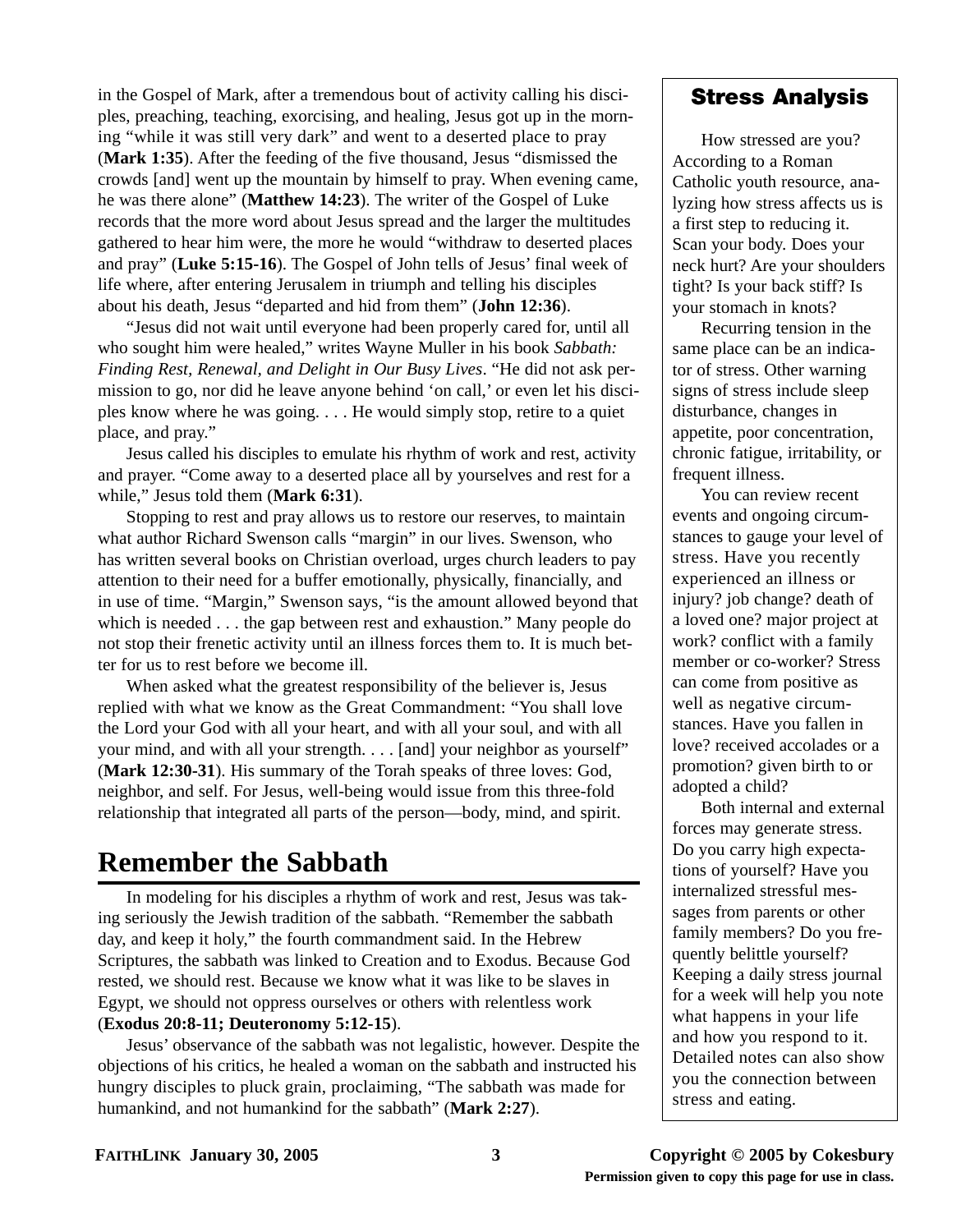For Christians, the Sunday sabbath became a celebration of the Resurrection, of freedom from fear of death. Therapist Wayne Oates observed that many workaholics compulsively use work to "ward off the anxiety of death." Confessing his own discomfort with unstructured time, Oates said, "I have never met a work addict that I did not think was preoccupied subconsciously with the imminence of his own death." Keeping sabbath reminds us that Christ is victorious over sin and death. We can rest easy because we have eternal life in Christ.

# **Pampering Our Souls**

Claiming moments and days of sabbath may require going to another place, turning off the cell phone, doing "nothing" for God. Any one of these acts can be tremendously freeing, expressing the confidence in God taking care of the world while we are away. "By saying no to making some things happen, deep permission arises for other things to happen," Muller says. "Walking with a friend, reciting a prayer, caring for children, sharing bread and wine with family and neighbors—those are intimate graces that need precious time and attention." Muller shares the counsel of Jewish rabbi Reb Zalman who suggested we begin the sabbath simply by saying, "Today I am going to pamper my soul."

# **The UMC on Stress and Sabbath**

Compared to other issues, neither *The Book of Discipline* nor *The Book of Resolutions* have much to say about managing stress or observing sabbath. The Social Principles have one sentence on leisure: "We recognize the opportunity leisure provides for creative contributions to society and encourage methods that allow workers additional blocks of discretionary time" (¶ 163). The only resolutions on sabbath have to do with promoting health-care justice, organ donation, and the needs of children.

This lack of material speaks volumes. Taking after their tireless, workaholic founder, United Methodists as a whole are probably more comfortable with work than rest. John Wesley urged members of Methodist societies to avoid "softness and needless self-indulgence" and instructed his preachers to "never be unemployed" or "triflingly employed," not spending "any more time at any one place than is strictly necessary."

Nonetheless, Wesley also urged Methodists to avoid "profaning the day of the Lord, either by doing ordinary work therein or by buying or selling." In his notes on **Genesis 2:2-3**, Wesley described the sabbath as made for human beings "to further [their] holiness and comfort." He called on Methodists to honor the sabbath "for the sake of its antiquity, its great author, and the sanctification of the first sabbath by the holy God himself"

## **Managing Stress**

Besides traditional Christian disciplines of prayer, meditation, spiritual reading, and sabbath rest, many other techniques can help us manage unavoidable stress. How? Some ways to relax include deep breathing, focusing on pleasant images, taking a fantasy vacation, stopping negative thoughts, progressively relaxing one's muscles, listening to music, exercising, or practicing a hobby. Incorporating one or more of these practices into a weekly routine can make a big difference in how we handle stress. Getting organized, cleaning out a messy place, or sharing a good joke are also great stress-busters. A Web site for parents of high-need children also recommends avoiding too much caffeine or alcohol when you are stressed as well as not watching the news before going to bed.

Meditative exercise disciplines such as yoga or Tai Chi Chih can be very beneficial in reducing stress. Yoga, a philosophical system originating with Hindus in India 5,000 years ago, seeks to unify body, mind, and spirit. It combines gentle exercise with deep stretching and meditation. Eleven million persons in the United States practice yoga at least once a week. Such forms of bodily prayer can help heal the mind-body split that has plagued Christianity despite Paul's assertion that our bodies are the temple of the Holy Spirit (**1 Corinthians 6:19**).

After taking a Tai Chi Chih class led by a parish nurse at First United Methodist Church in Phoenix, Arizona, one participant said, "This helps reduce my stress level. It makes me feel very calm, relaxed, peaceful."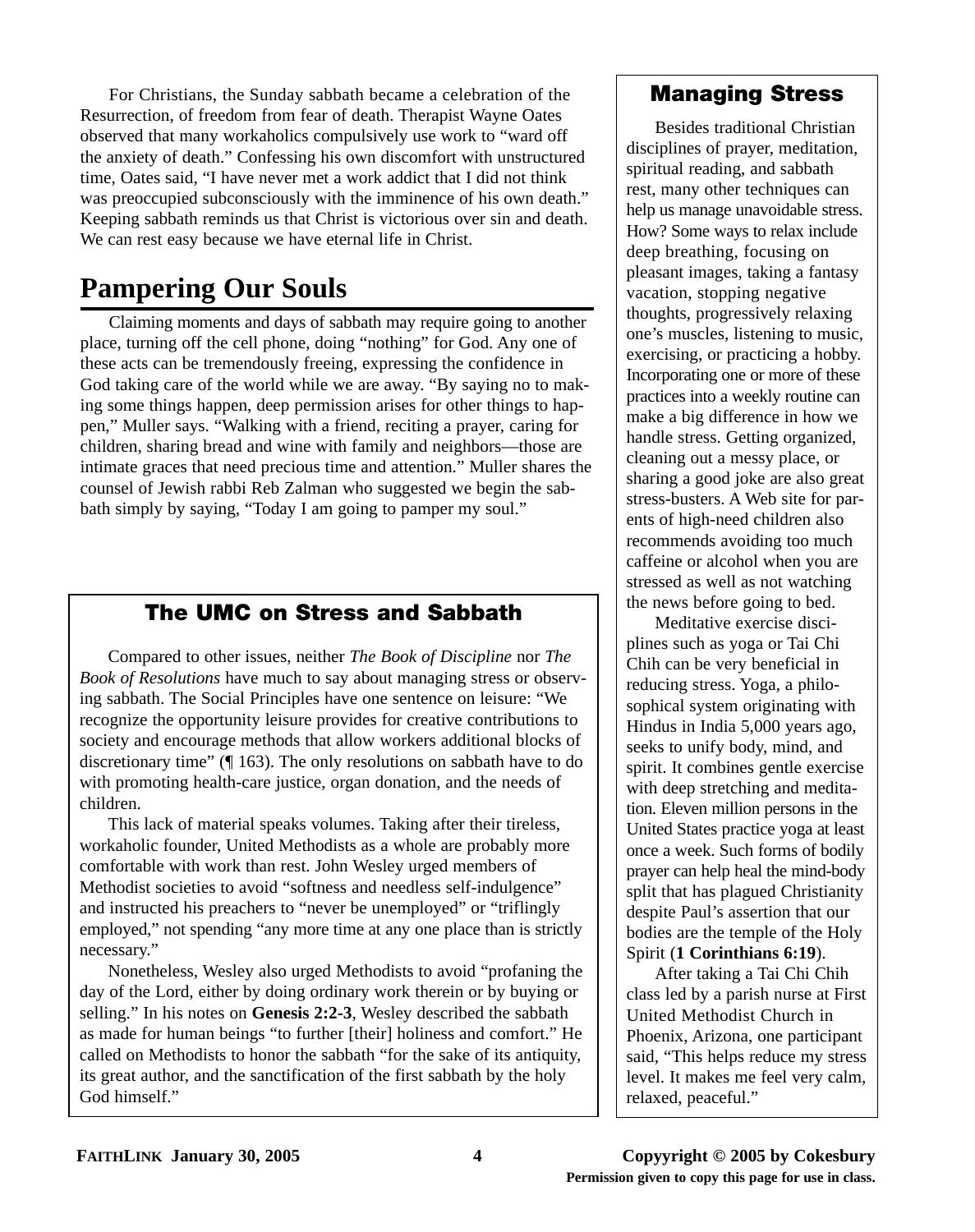Faithlink

# Holy Rest

# **How do Christians find relief for stressful lives?**

## **CREATE Your Teaching Plan**

Keeping in mind your group members and your group time, choose from among the OPEN, CONTINUE, and CLOSE activities or from "Teaching Alternatives" to plan this session.

#### **OPEN With Worship**

#### **A. Begin in Prayer (3 minutes)**

Read Isaiah 30:15 as a call to worship. Ask for prayer concerns and invite intercessions for persons experiencing stress in their lives. Close with the affirmation from Augustine of Hippo (*The United Methodist Hymnal*, 423).

#### **B. Sing a Hymn (3 minutes)**

Sing "Take Time to Be Holy" (*Hymnal*, 395), "I Need Thee Every Hour" (397), or "Be Still, My Soul" (534).

## **CONTINUE by Exploring**

### **C. Been to a Spa? (7 minutes)**

Read and solicit reactions to "More Than a Massage," page 1.

Discuss opinions regarding the Hershey spa's "chocolate hydrotherapy bath" or its signature Chocolate Fondue Wrap. If any group members have ever been to a spa at a hotel or resort, invite them to share what it was like, what they did, and how they felt about the experience. What was their reaction to the level of luxury there?

#### **D. Burned-Out Believers (12 minutes)**

Review the portion of the essay, "Burned-Out Believers," pages 1–2, and "The UMC on Stress and Sabbath," page 4. The author suggests most United Methodists, like John Wesley, "are more comfortable with work than rest." How does this compare or contrast with your own lifestyle? Ask group members to assess the level of activity in your congregation. Would you characterize it as "too much," "too little," or "just enough"? It is possible a few people may be working "too much," while others are contributing "too little."

Discuss: How can persons support each other in carrying out the work of the church and enabling time for rest?

Take a look at your own lifestyles. Have you ever wanted to skip church just to sleep in, or maybe you have felt the need to go into the office instead of attending church? Have you told someone else this past week how busy you are? Have you complained about how much you have to do? Encourage group members to find a partner in the group so that the two can together support each one's need to balance work and rest.

#### **E. Study the Scriptures (10 minutes)**

Invite each member of the group to choose one of the Scripture passages cited in the main essay under the headings of "Come Away for a While," pages 2–3, and "Remember the Sabbath," pages 3–4; or choose one from "Core Bible Passages," page 2. Ask participants to study the passage and its context with these questions in mind: What pitfalls or temptations does this passage address? What does God want to give us in this passage? What does this passage suggest to me about stopping to rest and taking care of myself? Invite volunteers to share one or two insights from